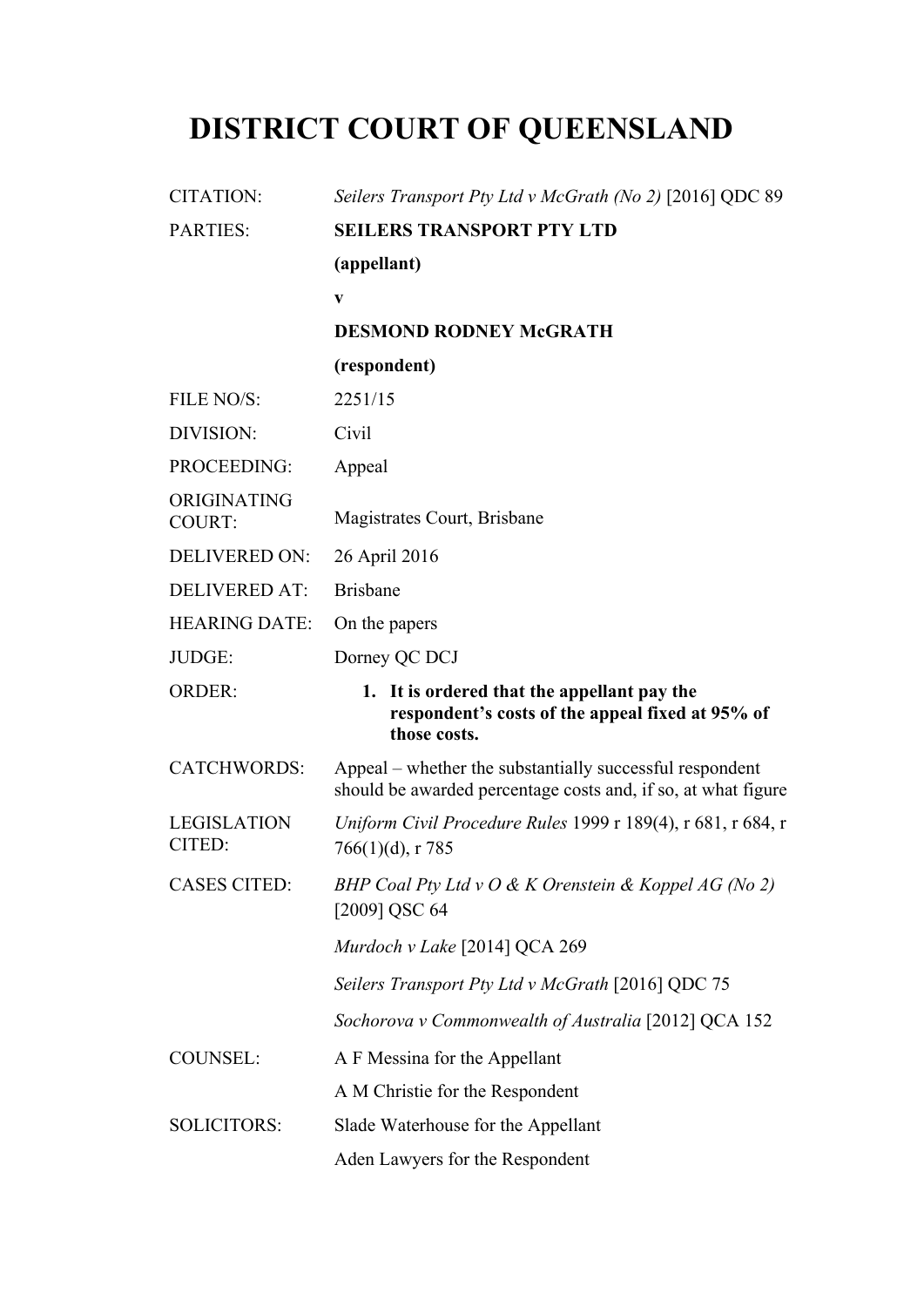#### **Introduction**

- [1] On 8 April 2016, when making orders to dismiss this appeal, I gave leave for submissions to be filed and served by either party, or both parties, by 4pm on 15 April 2016. Both parties have emailed to the "court" respective outlines of submissions – and I am happy to receive them in that form.
- [2] In *Seilers Transport Pty Ltd v McGrath* [2016] QDC 75 I had stated that I intended to order that the respondent recover his costs, fixed at 95% of those costs, "to reflect the small success of the appellant on one particular question of costs": at [40]. Necessarily, these submissions have been directed to that expressed intention.
- [3] The costs in question involved the issue of r 189(4) of the *Uniform Civil Procedure Rules* 1999 ("*UCPR*").

# **Appellant's submissions**

- [4] After noting an extract from the decision of McMurdo J (as he then was) in *BHP Coal Pty Ltd v O & K Orenstein & Koppel AG (No 2)* [2009] QSC 64 (at [8]), the appellant contended that a partial reduction in the costs payable to one of the parties "is the most efficient and cost effective way of allocating the costs burden in this appeal" – but that it only reflects one side of the equation (namely, the extent to which the respondent had a "loss") and does not reflect the other side (namely, the extent to which the appellant had a "success"). As a consequence, it was argued that, in order to better reflect the "wins and losses of both parties", there ought to be a reduction on the side of the costs equation to a more generous allocation.
- [5] With respect to the actual percentage although I had indicated the figure of  $5\%$  it was stated that it was not reflective of the time and submissions made that were involved in the "question of costs" in the appeal. It was contended that approximately 30% of the respondent's outline and roughly the same percentage of my reasons were "dedicated" to the costs question.
- [6] Consequently, it was submitted, the more equitable allocation of the costs burden, which better reflected the appellant's success on one of the two issues litigated, would be made if the appellant was ordered to pay 70% of the respondent's costs of the appeal.

## **Respondent's submissions**

- [7] These submissions confirmed that the respondent had no objection to the costs order that I had "intended" to make.
- [8] In particular, it was argued that the respondent was successful on the merits "at trial" and costs were a "minor collateral matter" on appeal.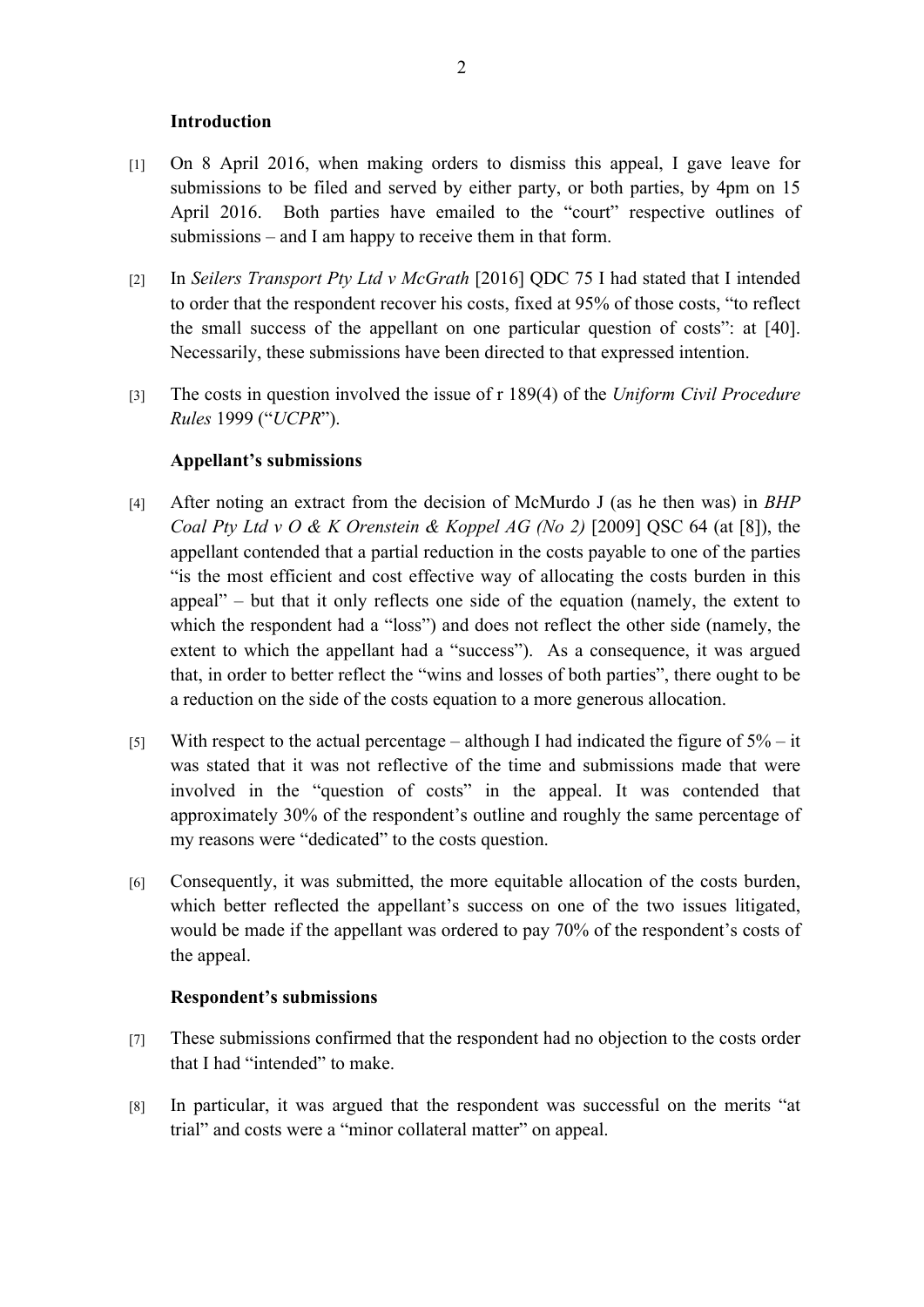#### **Authorities**

- [9] In the Court of Appeal in *Murdoch v Lake* [2014] QCA 269 Morrison JA, with whom Boddice J agreed, canvassed both r 681 and r 684 of the *UCPR*. As to the former, after noting that the "usual" rule is that the costs of a proceeding follow the event, he stated that that rule embodies the "general principle" that, subject to certain exceptions, a successful party in litigation is entitled to an award of costs in its favour: at [19]. It was then stated that that principle is reflected in  $r \cdot 766(1)(d)$  – relevant to appeals – "even though it is not expressly stated". Morrison JA, after referring to an explanation of the "event" in earlier (cited) authority, further noted that the statement that the party which has been entirely successful is not inevitably or even, perhaps, normally deprived of some of its costs, was a proposition that had been adopted since 2010 and referred to the latter rule of the *UCPR*: at [20] – [22]. With respect to that, it was held that the Court's discretion to order costs is an unfettered one; but one which "must be exercised without caprice, having regard to relevant considerations and established principles": at [23]. Lastly, Morrison JA, after referring to the primary purpose of an award of costs being to indemnify the successful party, noted that the power to deprive a successful party of "some" costs or, alternatively ordering that the party pay costs, has been long recognised and accepted, referring, in particular, to *Sochorova v Commonwealth of Australia* [2012] QCA 152 (at [13]): at [24]. In *Sochorova*, the Court of Appeal referred to an earlier decision of Toohey J which, among other conclusions, stated that a successful party who has failed in certain issues may not only be deprived of the costs of those issues but also be ordered as well to pay the other party's costs of them, noting that, in this sense, "issue" does not mean a precise issue in the technical or pleading sense but any disputed question of fact or law: also at [24].
- [10] It needs to be pointed out that my determination on the general issue of costs ranged far wider than that simply concerning r 189(4). It is, therefore, not really accurate to refer to the time and written submissions on costs covering, implicitly, this particular discrete question of costs. Illustrative of the available outcomes in such a circumstance as just described, in *Murdoch*, one discrete issue was the costs of an application filed on 22 April 2013 in that case. Morrison JA held that in respect of the questions fought in that application, one could rightly be considered to be discrete from the others and "a measure of time and effort was taken to oppose" it, which was successful. It was then stated that, in that respect, one could probably categorise the issues concerning the question as an "event" for the purposes of r 681 of the *UCPR*, holding that, while it "did not occupy the bulk of the proceedings, equally it was not a trivial issue": at [27]. The outcome was that it was seen to be appropriate that success be recognised while, at the same time, it be recognised that the other side was substantially successful in the actual application: at [28]. In the end, the order made, on appeal, was that there be a payment of 75% of the costs of that application: at [30].